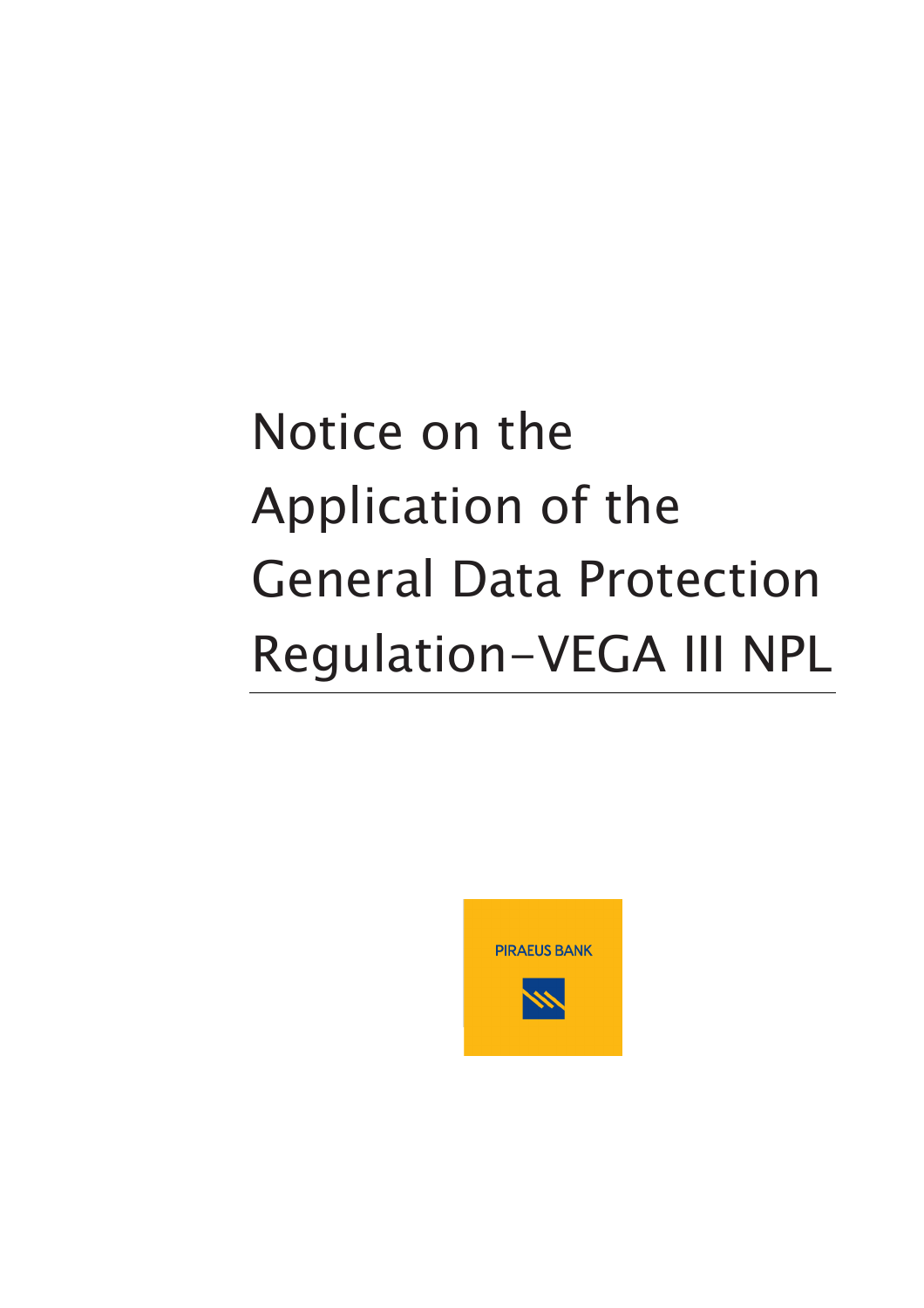

The special purpose vehicle under the company name Vega III NPL Finance DAC, a designated activity company incorporated under the laws of Ireland, with registration number 672240, and having its registered office at Fourth Floor, 3 George's Dock, IFSC, Dublin 1, Ireland, hereinafter referred to as the «Company», in its capacity as the Controller of Personal Data, in the context of the General Data Protection Regulation (EU) 2016/679 which entered into force on 25/05/2018, hereinafter referred to as the "GDPR" as currently applicable, and in the context of Law no. 4624/2019 regarding Personal Data, under the heading "Personal Dara Protection Authority, implementation measures of the Regulation (EU) 2016/679 of the European Parliament and of the Council of 27 April 2016 on the protection of natural persons with regard to the processing of their personal data, and the incorporation into the national legislation of the Directive (EU) 2016/680", hereinafter referred to as the «Law» and the current legislative and regulatory framework, hereby provides you with the following information regarding the processing of your personal data and your rights as a data subject.

The present notice is addressed to individuals who by virtue of a loan or credit agreement with Piraeus Bank (hereinafter referred to as "the Bank") were liable to the Bank in their capacity as debtor and/or co-debtor and/or coobligor and/or guarantor and/or collateral provider, including heirs thereof, (hereinafter referred to as the Debtors) in relation to loan/ credit receivables arising from non-performing loans, which have been assigned to the Company by virtue of a credit and loans receivables assignment agreement, hereinafter referred to as the «Portfolio», pursuant to Law no. 3156/2003. Through this assignment, the Company became the owner of all receivables and rights deriving from the loan agreements included in the Portfolio, as well as the Controller of the Personal Data arising therefrom. The management of the loan agreements is undertaken, on behalf of the Company, by the receivables servicing company under the name "Intrum Hellas Financial Solutions Single-Member Loans and Credit Receivables Servicing Société Anonyme» with distinctive title "Intrum Hellas A.E.D.A.D.P." (hereinafter "Intrum Hellas"), licensed and supervised by the Bank of Greece in accordance with the provisions of the Law no. 4254/2015 (Decision No. 326/2/17-9-2019 of the Credit and Insurance Committee, published in Government Gazette No. 3533 / 20-9-2019). The present notice is also addressed to any third parties (natural persons) related to the Debtors, including, without limitation, family members, representatives, attorneys at law, process agents (in Greek: antikliti), other authorised persons, employees, associates, legal representatives, shareholders and beneficial owners of debtors who are legal persons or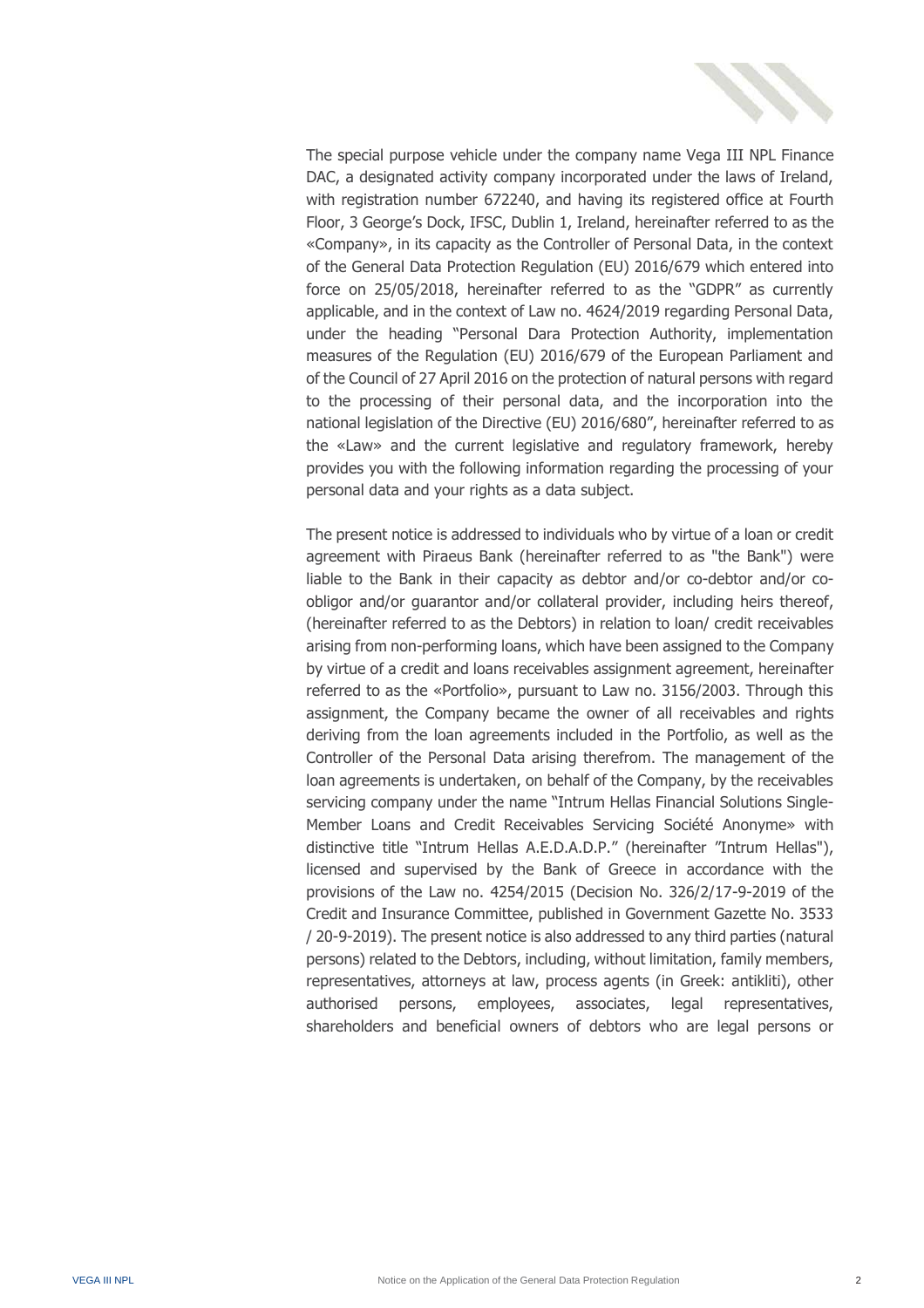

entities etc.) affiliated with the above and/or relating to the loan/ credit receivables thereof. It is noted that if a debtor and/or co-debtor and/or coobligor and/or guarantor and/or collateral provider is a legal person or entity, this notice is addressed to its administrators, representatives, partners and members of management, employees, attorneys at law, process agents (in Greek: antikliti), shareholders and beneficial owners whose personal data are processed by the Company.

The processing of personal data consists of the collection, registration, organization, structure, storage, alteration, retrieval, information search, use, transfer, restriction or deletion of personal data that has been or will be brought to the attention of the Company, either as a result of the assignment of the Portfolio by the Bank or under the receivables servicing agreement by Intrum Hellas, or in the context of information received by the Company from any third party, a natural or legal person or public sector body, in the exercise of a legal right of their own or the Company itself.

In compliance with the applicable legal framework, the Company has taken all necessary actions, by implementing all appropriate technical and organizational measures for the lawful maintenance, processing and safe storage of personal data files, and is committed to safeguard and protect in every possible way the processing of your personal data against any loss or leakage, alteration, transfer or any other unlawful processing.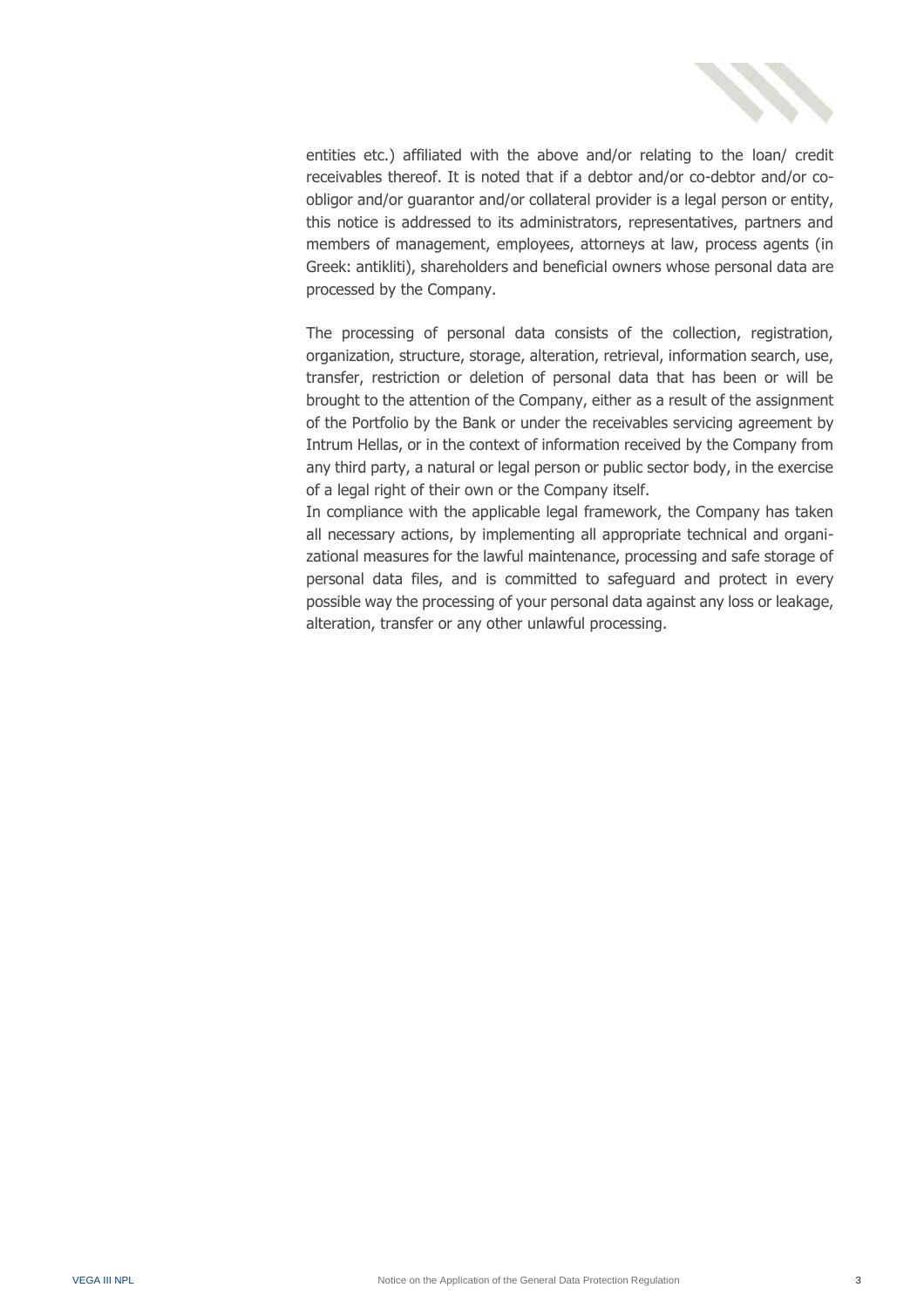

#### **A. Which personal data we process and where we collect them from**

The Company shall process your personal data, obtained either by virtue of the abovementioned portfolio assignment agreement with the Bank, or by virtue of the receivables servicing agreement with Intrum Hellas, and which are necessary to the proper performance of the abovementioned business transactions and your debts servicing.

- The Company shall also process your personal data which were received or brought to its attention by any third party, a natural or legal person or public sector body, and which are necessary either to achieve the Company's or any third party's legitimate interests, or to perform the Company's tasks which are, carried out in the public interest (e.g., tax and insurance bodies).
- Aiming at protecting commercial credit and transactions, assessing your credit rating and any assumed credit risks and limiting fraud, the Company has access to your data which may be included in the files kept by the societe anonyme under the company name BANK INFORMATION SYSTEMS S.A., and the distinctive title TIRESIAS S.A. and keeps the following records: a) Default Financial Obligation System (DFO) & Mortgages and Prenotations to Mortgages System (MPS); b) Tiresias Risk Control System (TSEK); c) Credit Consolidation System (CCS); d) Lost or stolen Identity Card and Passport System (IPS); e) Terminated Merchants System (TMS); f) Assigned Requirements from Contracts/Public Works Execution Certifications System; g) Credit Rating System.. Access to these files is possible without your prior consent, if deemed necessary for the commencement or continuation of your business relations with the Company (e.g. assessment of any settling/ restructuring your debts request, credit limit review). Detailed information regarding the aforementioned files, the data they contain, their origin, their time of retention by Tiresias S.A. per file or as a whole, as well as the exercise of your rights against Tiresias S.A. pursuant to the new "GDPR" shall be provided directly by Tiresias S.A. (Controller), with registered head office in Marousi, 2 Alamanas Str., 15125 (tel. +30 210-36.76.700) or at [http://www.tiresias.gr.](http://www.tiresias.gr/)
- The Company may also process your data which it has collected from other third parties, such as publicly accessible sources (e.g., Land Registries/ National Cadastre, Commercial Registries, Internet), provided that said data are necessary for the purposes of the processing.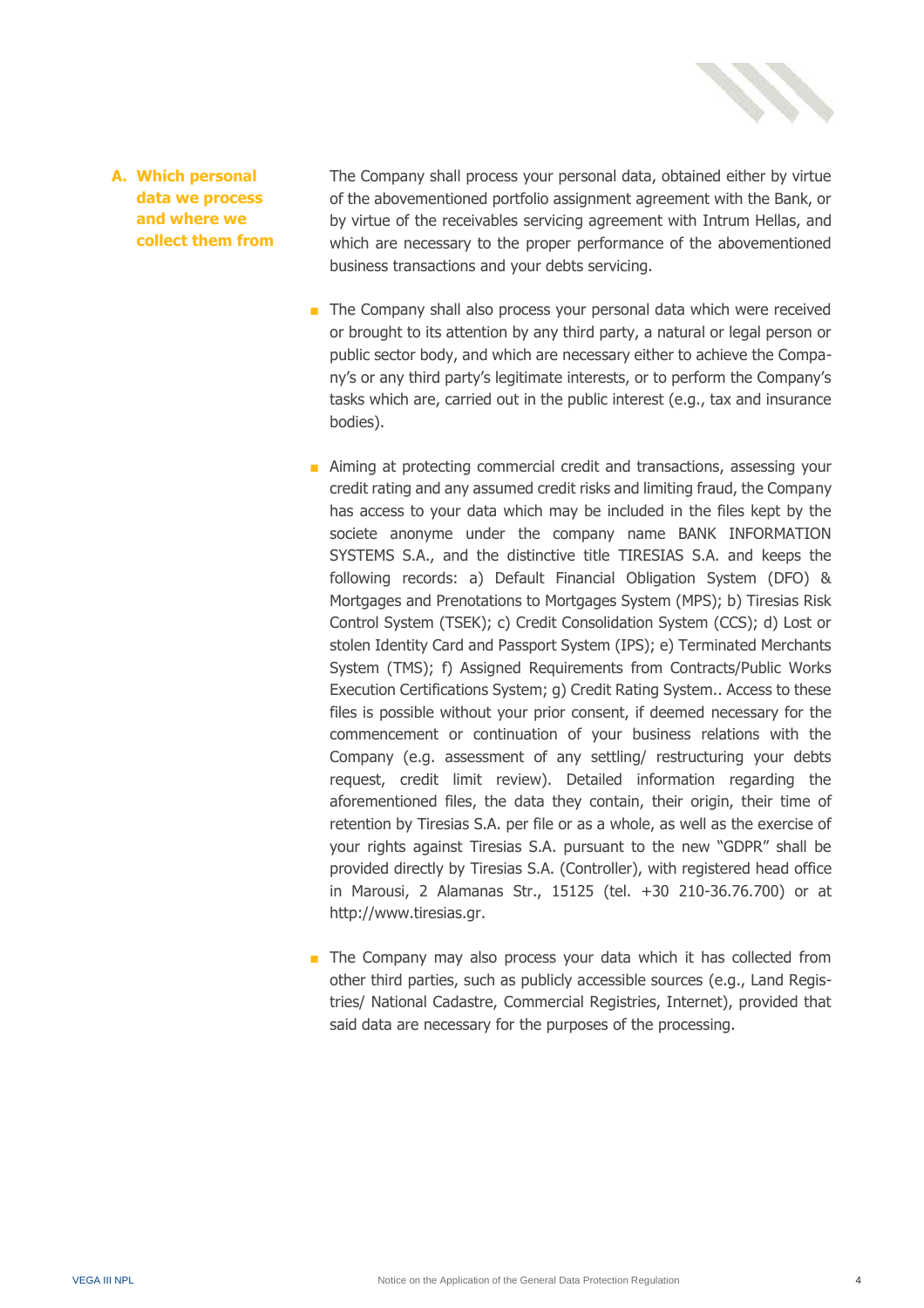

- The Company, through Intrum Hellas, shall collect and process at least the following personal data: Full name, father's name and mother's name, details of identity, card/passport or any other official identification document, date and place of birth, sex, citizenship, social security number (in Greek: AMKA), marital status or non/ partnership contract/widowhood, dependent family members, permanent address, place of residence, correspondence address, business details and business address, financial data (e.g. income tax assessment), tax residence, tax identification number, telephone number (fixed and/or mobile) and specimen of signature (physical or electronic). Where appropriate, you may be requested to submit additional details (e.g., professional card or student identity card), provided that these data are considered as prerequisite for the commencement or maintaining of a particular business relationship.
- As part of the evaluation of your financial capacity with the purpose of settling/restructuring your debts, or/and the debts collection, the Company may collect and process additional data, through Intrum Hellas, including but not limited to the following: financial details (e.g., tax returns, income tax assessments, Unified Property Ownership Tax-ENFIA, sole proprietorship financial details) or other income sources, data concerning your creditworthiness, credit profiling and credit scoring data, as well as data concerning the failure to perform your financial obligations, property asset valuation, data of the financed or mortgaged property, insurance policies (e.g., coverage against Fire/Earthquakes), data of the Record and Securities Account with the DSS of the ELKAT by HELEX, as well as additional information - as part of implementing the current rules on financial instruments markets.

The collection and processing of your aforementioned personal data by the Company is necessary for the initiation, execution and servicing of your debts.

**B. Processing of special categories of personal data** The Company shall not process any personal data of yours which are related to your racial or ethnic origin, political opinions, religion or philosophical beliefs, trade union membership, genetic or biometric data, which confirm your identification as the data subject, and data concerning health or data concerning your sex life or sexual orientation, unless: a) you have given your explicit consent for a specific purpose; b) processing is necessary for the purposes of carrying out the obligations and exercising specific rights of yours or the Company's under social protection law, in accordance with applicable EU law or Member State law providing for appropriate safeguards in respect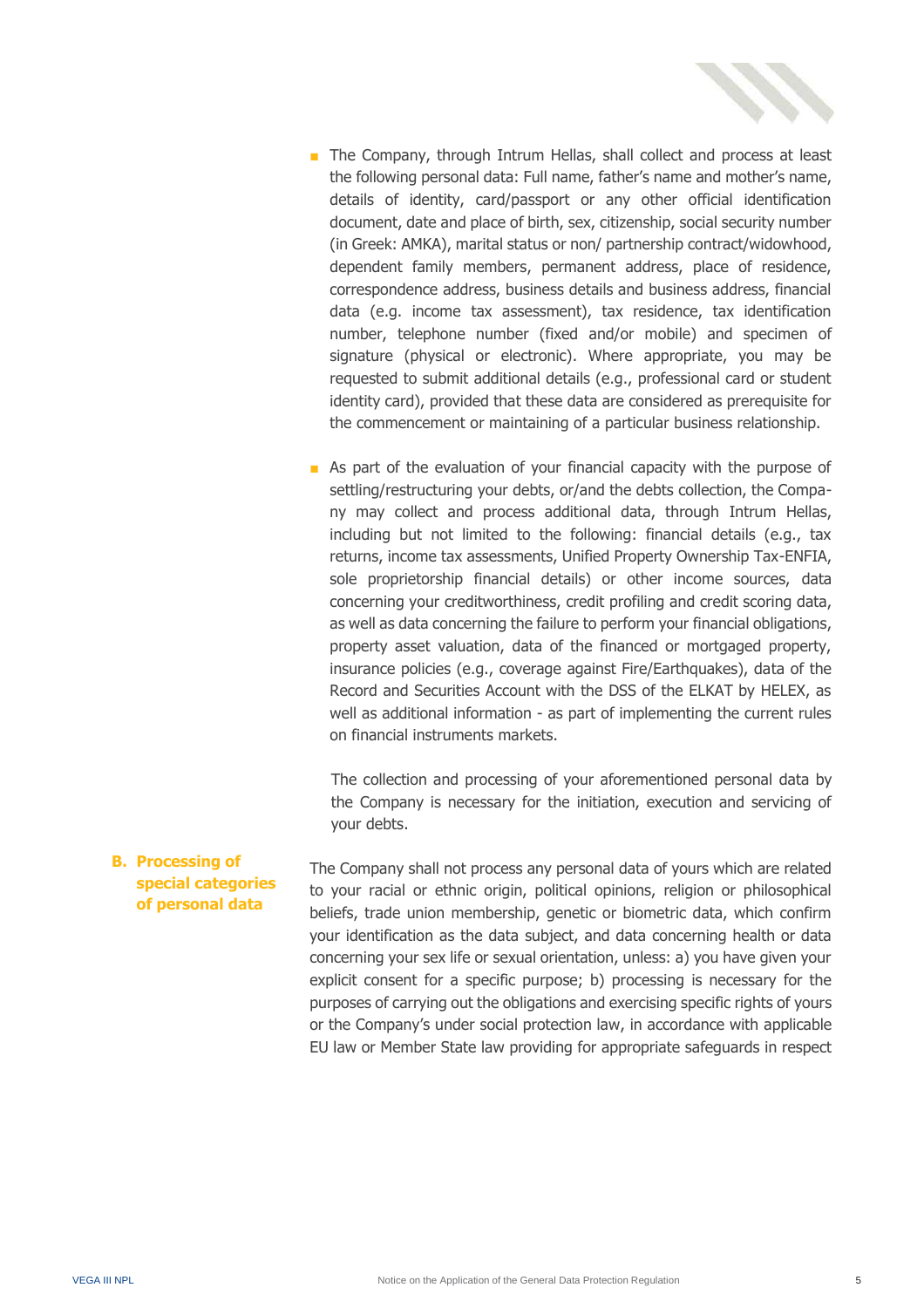

with your fundamental rights and interests; c) the data have been manifestly made public by you; e) processing is necessary for the establishment, exercise or defense of both your legal claims and the Company's, in its capacity as the Controller; f) processing is necessary for reasons of substantial public interest (investigation of any persecuted act under the laws on the prevention and control of money laundering and terrorist financing). In any case, the Company has taken all necessary technical and organizational measures to securely keep and process your personal data belonging to the special categories above.

**C. Children related data** The personal data of minors shall be processed subject to the prior consent of their parents or the persons who have undertaken their parental responsibility, unless otherwise specified by law. For the purposes hereof, minors are persons who have not attained the age of 18 years.

The Company shall legally process personal data, provided that processing:

- Is necessary in order for the Company to comply with the legal obligations according to the Law no. 3156/2003.
- Is necessary for the servicing of your loan/credit receivables, which have been assigned to the Company and in which you are liable in your capacity as debtor or/and co-debtor, or/and guarantor or/and collateral provider, undertaken by Intrum Hellas.
- Is necessary in order for the Company to comply with any legal obligations or for the purposes of the legitimate interests pursued by the Company, which arise from your business transactions with the Company, or other legal rights of the Company.
- Is necessary for the performance of a task carried out in the public interest, in the context of the current legislative and regulatory framework.
- Is based on your prior explicit consent, if processing is not based on any of the aforementioned legal processing bases.

Where the processing of personal data is based on your consent, you have the right to withdraw your consent, at any time without said withdrawal affecting the lawfulness of processing based on consent before its withdrawal. The withdrawal of your consent may be submitted at Intrum

**D. Lawfulness of** 

**E. Withdrawal of consent**

**processing**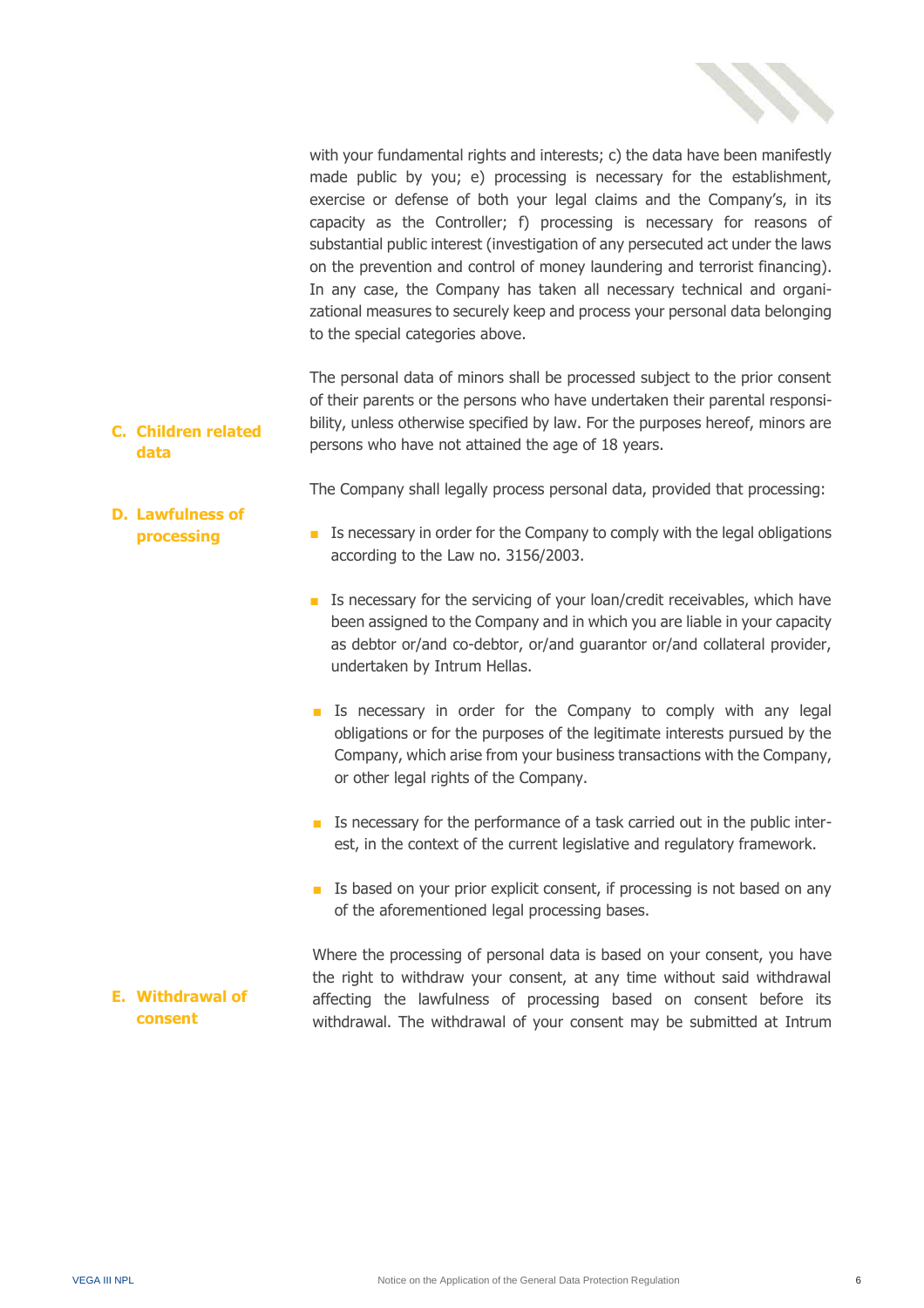

Hellas pursuant to the procedure specified in point K below.

The processing of your personal data is related to:

#### **F. Purposes of processing**

- The servicing of your loan/credit receivables which have been assigned to the Company arising from the loan or credit agreement(s), in which you are liable in your capacity as debtor or/and co-debtor, or/and guarantor or/and collateral provider and/or to which you relate as a third party pursuant to the abovementioned undertaken by Intrum Hellas, the proper performance of any transactions within the Company's purpose, the achievement of the Company's obligations in its capacity as Controller, and the exercise of its legal and contractual rights.
- The conduct of any audits, as provided for by the current legislative and regulatory framework, transmission of your data related to your financial behavior, the assessment of your solvency and search for financial behavior data (e.g., from the interbanking records of TIRESIAS S.A.).
- The registration, recording and archiving of all types of your orders to the Company, which have been given in writing, by electronic means or by telephone, in order to conclude transactions and for the protection of transactions.
- The compliance with the Company's legal obligations according to the current legislative and regulatory framework (e.g., legislation on the prevention and control of money laundering and against terrorism, tax and social security provisions).
- The protection of the Company's legitimate interests in relation, among others, to the following: a) any legal claims of the Company which are raised before the competent judicial or extrajudicial / alternative dispute resolution bodies; b) the prevention of fraud and other criminal acts; c) the assessment and optimization of security procedures and IT systems; d) the management of the Company's operational and credit risks; e) physical security and the protection of persons and property (e.g., video surveillance)

### **G. Automated decision and profiling**

The Company shall not make any decisions exclusively based on automated personal data processing procedures. However, it may legally make such decisions, including profiling, for monitoring purposes and for the prevention of fraud and tax evasion at your expense or at the expense of the Company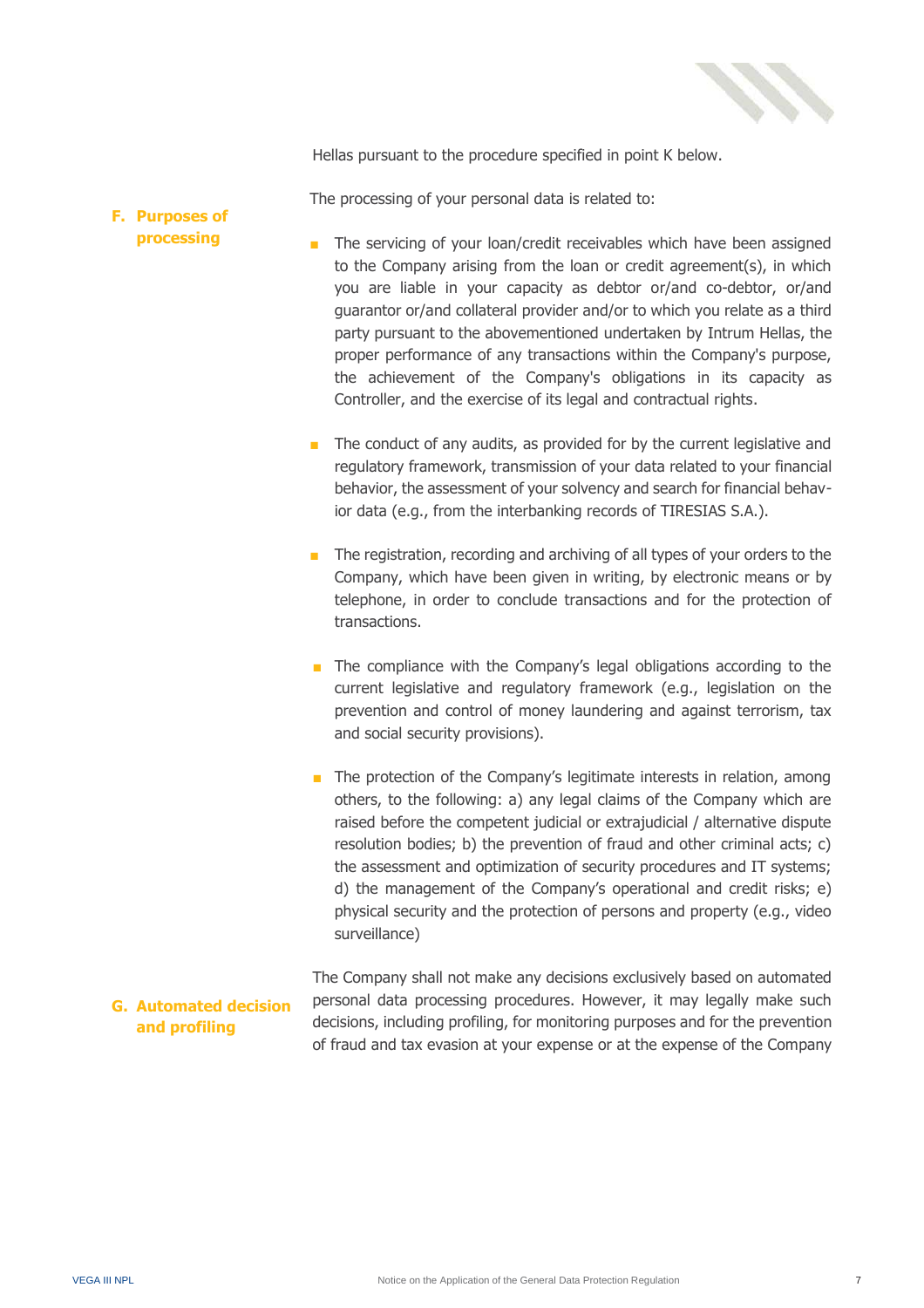

or any third party (e.g., malicious debit of a credit card, unusual transaction in a bank account), as well as for the provision of ensured and reliable services by the Company (e.g., investment products and services), or if the processing is necessary for the conclusion or execution of an agreement (e.g., credit scoring, which shall be based on personal data received directly by you or after a search in the financial behavior database of TIRESIAS S.A., and which uses as criteria the subject's income, financial obligations, profession, and the compliance with its contractual obligations as part of the subject's previous financing, which the subject has received from the credit institution or any third creditor, in order to assess your credit rating and to grant you the respective financing.

The Company shall retain your personal data for as long as it is provided for in each case, pursuant to the current applicable legal and regulatory framework, and in any case for a period of seven (7)years after the last calendar day of the year when your obligations under the loan agreement have been fully discharged.In case any request on your cooperation with the Company is not accepted and the conclusion of the agreement is not completed, the data will be retained for a period of five (5) years. In case of litigation, any personal data related to you shall be retained by all means until the end of the litigation, even if the above period of seven (7) years has lapsed.

Access to your personal data shall be awarded to the INTRUM HELLAS 's business and operational units' employees, within the range of their responsibilities, in the context of the proper performance and achievement of their contractual, statutory and regulatory obligations, as well as to respective statutory auditors.

The Company shall not transmit or disclose your personal data to third parties, except in case of:

**I. Who are the recipients of personal data** ■ Undertakings (domestic and foreign), to which the Company has partly or wholly assigned the processing of your personal data on its behalf, and which have assumed a confidentiality obligation towards the Company either (a) as part of the contractual relations between them, determining the subject, purpose, and duration of processing, the nature of personal data processed and the rights of the Company; or b) as part of their regulatory obligations to respect the principle of

**H. Data retention period**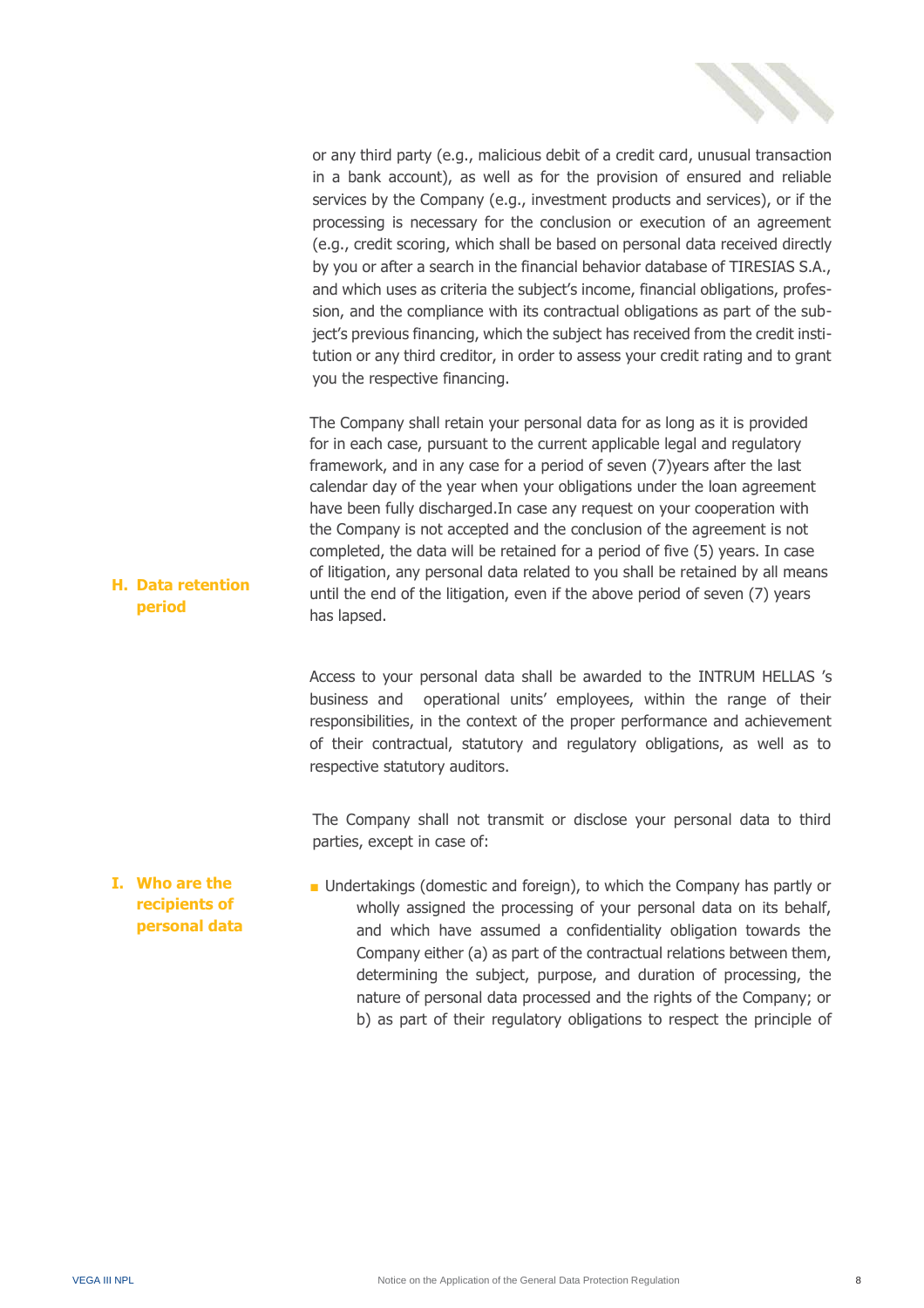

confidentiality, such as:

- i. Debtor information companies according to Law no. 3758/2009, as currently in force, which have been registered in the relevant registry, in order to further inform you, as Debtor, and to negotiate the time, method and other terms for the repayment of your overdue debt. The details of any company cooperating with the Company shall be available on the Company's website ([www.piraeusbank.gr\)](http://www.piraeusbank.gr/), in the section Useful Information> General Data Protection Regulation (GDPR).
- ii. Payment service and payment processing companies/organizations (e.g. DIAS system, VISA, Mastercard).
- iii. Credit Institutions, Payment Institutions.
- iv. Associated undertakings, such as: Investment societes anonymes (AEPEYs), Mutual Fund Management Companies (AEDAKs), other financial organizations or bodies or any other Authorities (e.g., Central Securities Depository, Stock Exchanges, Capital Market Commission) in order to service your business relations regarding the provision of investment services.
- v. Loans and Credits Servicing Companies, according to the provisions of Law no. 4354/2015, as currently in force.
- vi. Transmission of data which is imperative for the institution of a business relationship or the execution of an agreement, or for the recovery of the claims in case of failure to comply with any obligations you assumed by means of an agreement you have concluded with the Company (e.g. transmission to cooperating lawyers, law firms and court bailiffs, notaries, engineers and evaluators).
- vii. Companies engaged in the digitization and management (storage, destruction) of physical files.
- viii. Companies issuing and dispatching statements
- ix. Companies engaged in the submission of property rights statements in regions which have been or shall be included in the National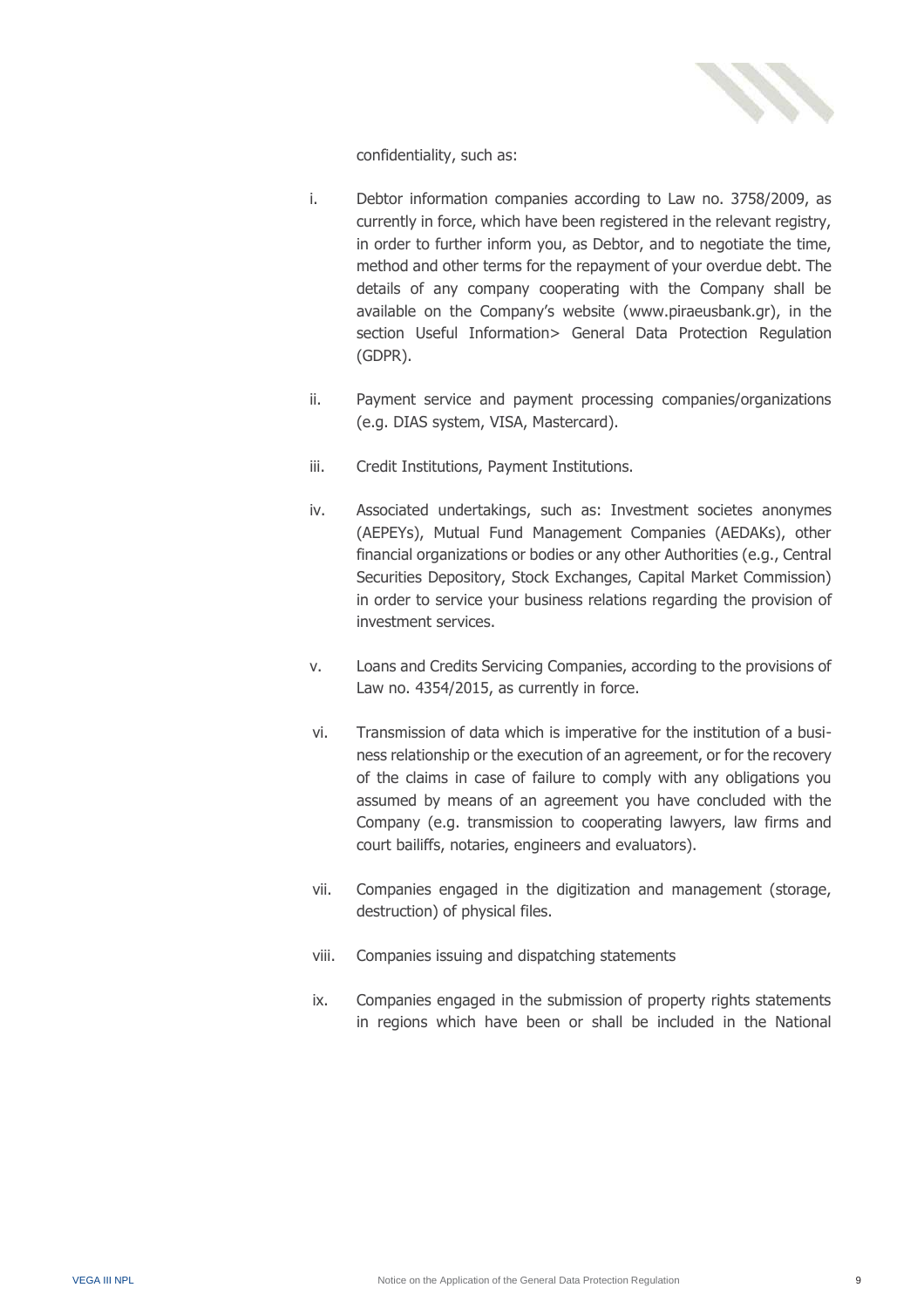

Cadastre.

x. Logistics, processing, storage systems in cloud computing "Cloud" and website creation and management companies.

The Company has lawfully ensured that any processors acting on its behalf shall meet all requirements and provide sufficient assurance regarding the implementation of the appropriate technical and organizational measures, so that the processing of your personal data occurs in a way that the protection of your data is ensured.

- Undertakings/companies affiliated to the Company, within the meaning of Article 32 and Annex A of Law no. 4308/2014.
- TIRESIAS S.A. for the protection of credit, the consolidation of transactions and the restriction of fraud, as well as the estimation of the Customer's/ Debtor's creditworthiness regarding the servicing of the receivables.
- Any transmission or disclosure, as required by the current statutory, legal and regulatory framework in general or a court judgement (transmission to judicial authorities, tax authorities, supervisory bodies, intermediaries) in compliance with the provisions on banking secrecy.
- Judicial and Public authorities within the exercise of their duties.
- The Bank of Greece, the other national central Banks of the Eurosystem and the European Central Bank or any other supervisory or audit bodies within their legal duties.

The Company shall not directly transmit your personal data to third countries or international organizations, unless said transmission is required pursuant to the current regulatory or legislative framework. By way of illustration and through the respective national authorities, the Company may transmit your personal data within the scope of the legislation on the Common Reference Model which was developed by the Organization for Economic Cooperation and Development (OECD), or pursuant to the act on tax compliance of foreign accounts by US citizens or US residents holding foreign accounts (FATCA - Foreign Account Tax Compliance Act).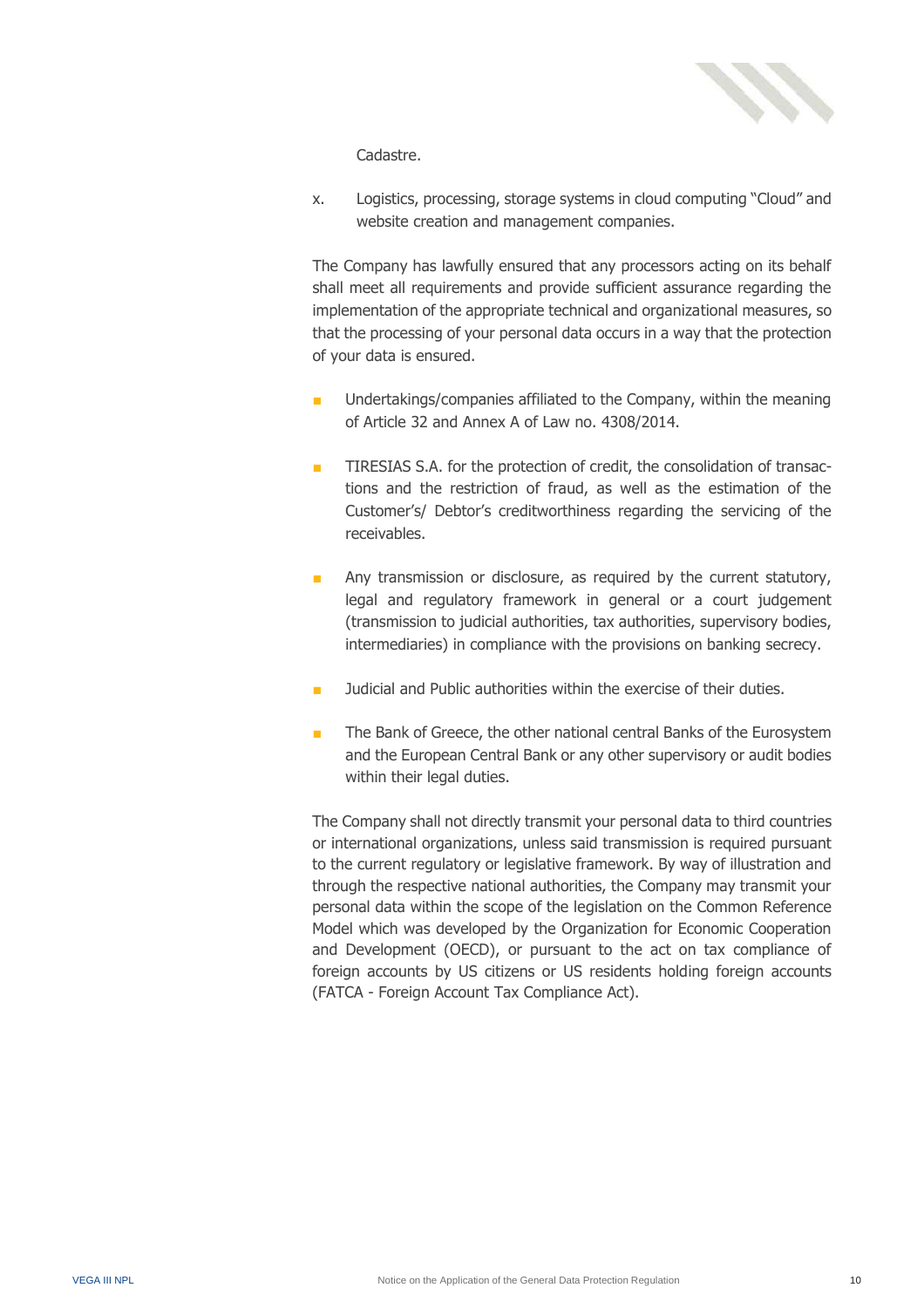

As personal data subject, you have the following rights:

i. Right of access to the personal data concerning you, provided that they are being processed by the Company, in its capacity as the controller, to the purposes of said processing, the categories of data and the recipients or categories of recipients (Article 15 GDPR).

**J. Data subject rights** ii. Right to rectify inaccurate data and complete incomplete data (Article 16 GDPR).

> iii. Right to erase your personal data subject to the Company's obligations and legal rights to retain them, pursuant to the current applicable laws and regulations (Article 17 GDPR).

> iv. Right to restrict the processing of your personal data if either the accuracy of said data is contested or the processing is unlawful, or the purpose of the processing was eliminated and provided that there is no legitimate reason to retain them (Article 18 GDPR).

> v. Right to the portability of your personal data to another controller, provided that the processing is based on your consent and is carried out by automated means. This right shall be exercised subject to the Company's legal rights and obligations to retain the data and to perform a task which is carried out in the public interest (Article 20 GDPR).

> vi. Right to object on grounds relating to your particular situation, in case your personal data is processed to perform a task carried out for reasons of public interest or in the exercise of official authority vested in the Company or for the purpose of legitimate interests which are pursued by the Company or any third party.

## **K. How to exercise your rights and submit complaints**

All requests regarding your personal data and the exercise of your rights, including the right to withdraw your consent where applicable, shall be dispatched in writing to Intrum Hellas and shall be sent to DPOIntrumHellas@gr.intrum.com. The respective Privacy Policy of Intrum Hellas and the DPO contact details may be found on https://www.intrum.gr/el/customer/regulatory-framework/dataprivacy/privacy-policy. A special form for the exercise of the right of access shall be available on [https://www.intrum.gr/el/customer/regulatory](https://www.intrum.gr/el/customer/regulatory-framework/data-privacy/gdpr-rights-form/)[framework/data-privacy/gdpr-rights-form/](https://www.intrum.gr/el/customer/regulatory-framework/data-privacy/gdpr-rights-form/) .

Any refusal of the Company or any unjustified delay in responding to your requests following the exercise of your rights, shall give you the right to